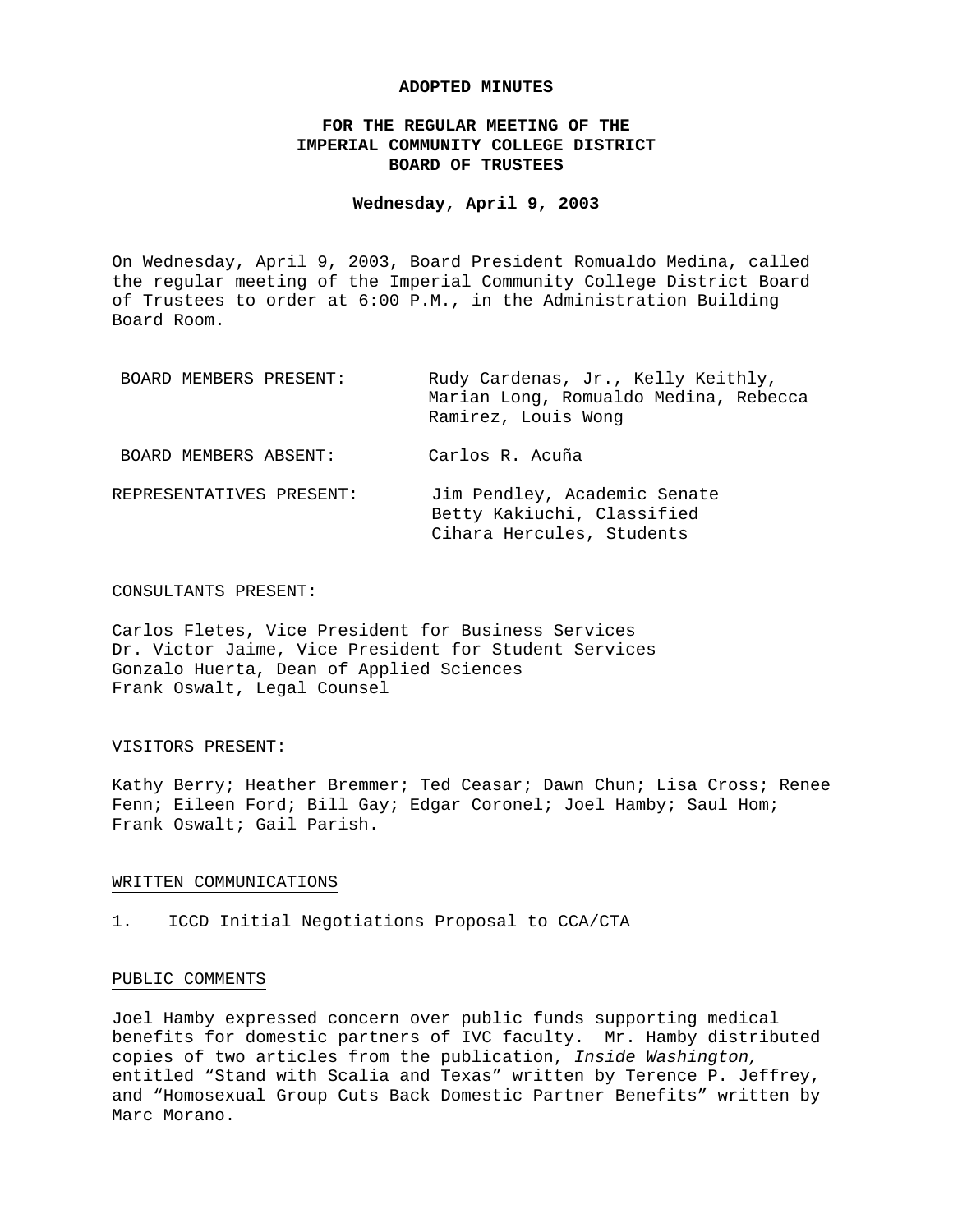### EMPLOYEE OF MONTH FOR APRIL 2003

Customer Service Committee Representative Lisa Cross presented the Employee of the Month Recognition for April 2003 to Mary Bell Payroll Supervisor. Her nominator stated:

"This employee came to Imperial Valley College back in 1969 from the Imperial County Hospital Payroll Department. She has been IVC's Payroll Supervisor and Payroll Benefits Coordinator for 34 years. Mary Bell is one of IVC's key employees. She is well liked and is respected by all. She makes sure that the staff gets paid on time every month. While the rest of us enjoy school holidays, she is here at the College processing the necessary paperwork to make sure that we get our paychecks on time. This employee is always willing to help anyone do whatever it takes."

Mary was congratulated by all for her well-deserved recognition.

## SDICCCA ALIANCE MEETING

Trustee Marian Long attended the SDICCCA Alliance meeting on April 7, at the Jack Port Conference Room at the San Diego County Office of Education. The following issues were discussed:

- Announcement of the January 1, 2004 retirement of Chancellor Tom Nussbaum.
- There will be an organizing meeting of the Under Funded Districts Caucus and they will meet with Steve Peace and Chancellor Nussbaum.
- There was discussion of hiring a legislative advocate.
- Pressure must be exercised to support sun setting program based funding.
- Change funding to a per student basis.
- Legislation to equalize funding.
- Concern was expressed over CCLC not supporting equalization of funding.

The Trustees thanked Marion for representing the Board and the District at these very important meetings.

## ASSOCIATED STUDENT GOVERNMENT UPDATE

ASG President, Cihara Hercules, updated the Board on the following activities:

• Assemblywoman Bonnie Garcia met with a large group of students and staff on March 21, at 2:00 P.M. in the College Center.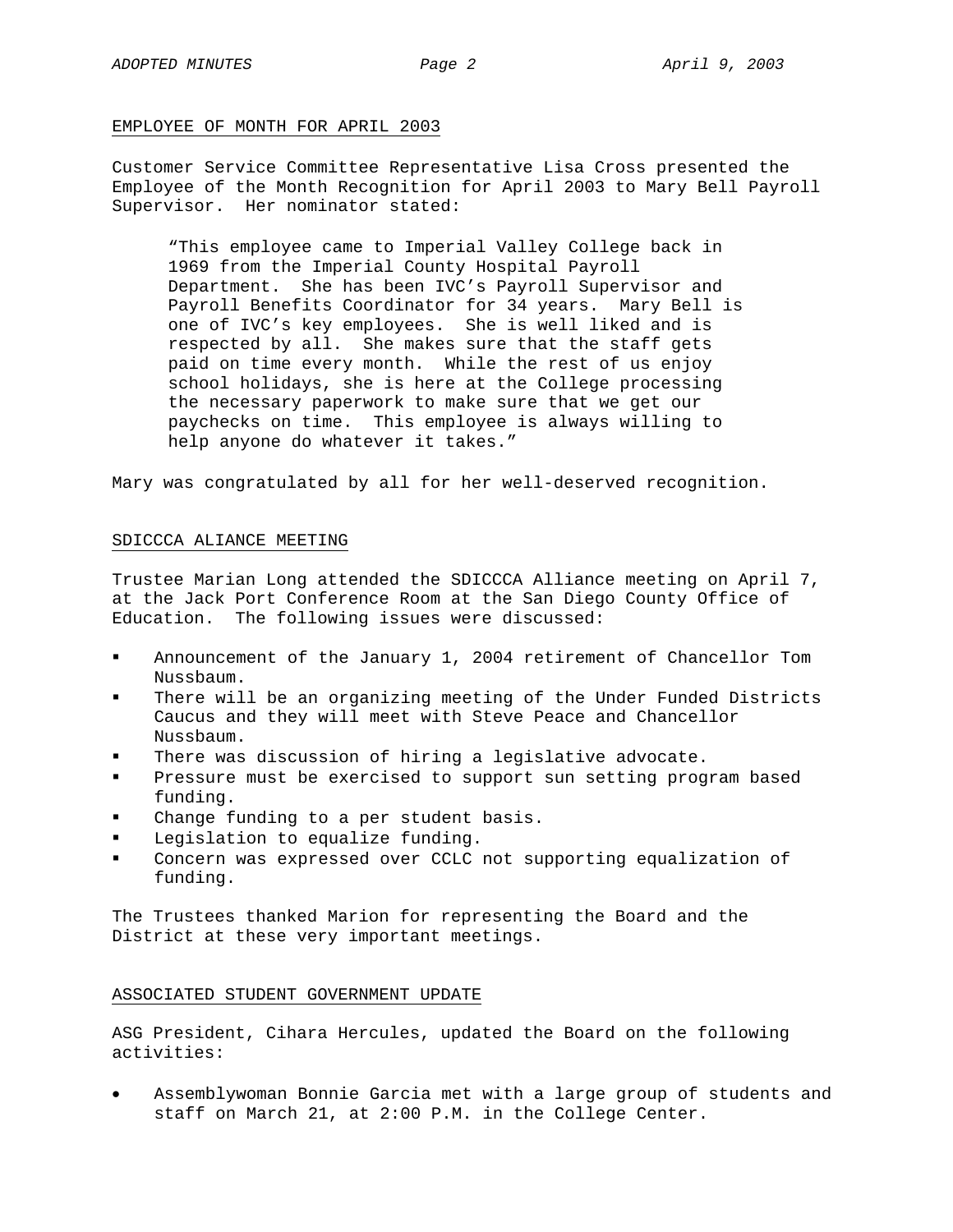- The dance held for the DSP&S students was a great success.
- Submission of applications for ASG President were due on March 28.
- The Basketball Tournament will start on April 7 and will continue after spring break.
- On April 11, awareness festivals will address Sexual Assault Awareness, Alcohol Awareness, Child Abuse Prevention, STD Awareness.
- On April 14-15 elections will be held of ASG President, Mr. and Miss Freshman and Sophomore.
- On April 16 the ASG will host an Easter Egg Hunt for the Preschool children.
- On May 16 a Student Recognition Banquet will be held at the Barbara Worth Golf Resort.

# ACADEMIC SENATE UPDATE

Academic Senate President, Jim Pendley, reported the following:

- Senate discussions addressed the possible effect to academic programs with the loss of senior faculty. Several senior faculty have expressed interest in the retirement incentive program. The Senate was given assurance by Academic Services that academic programs will continue to be balanced.
- The Senate approved the Fast Track Program concept for next year.
- Nominations are being received for the Rafael Santos Excellence in Teaching Award.
- The State Academic Senate is proposing an increase in graduation requirements for Math and English. The vote will take place in May.
- Sherry Zobel is coordinating the Math Festival scheduled for April 10, which will involve 11 schools including San Pasqual.
- The English Challenge took place on April 9.

## INTERIM PRESIDENT'S UPDATE

Dr. Jaime read Dr. Fujimoto's Board update as follows:

 There is no formalized voice at College Council yet, but many are stating the current Board Room is too small and needs microphones for all who are interested in attending future Board meetings. In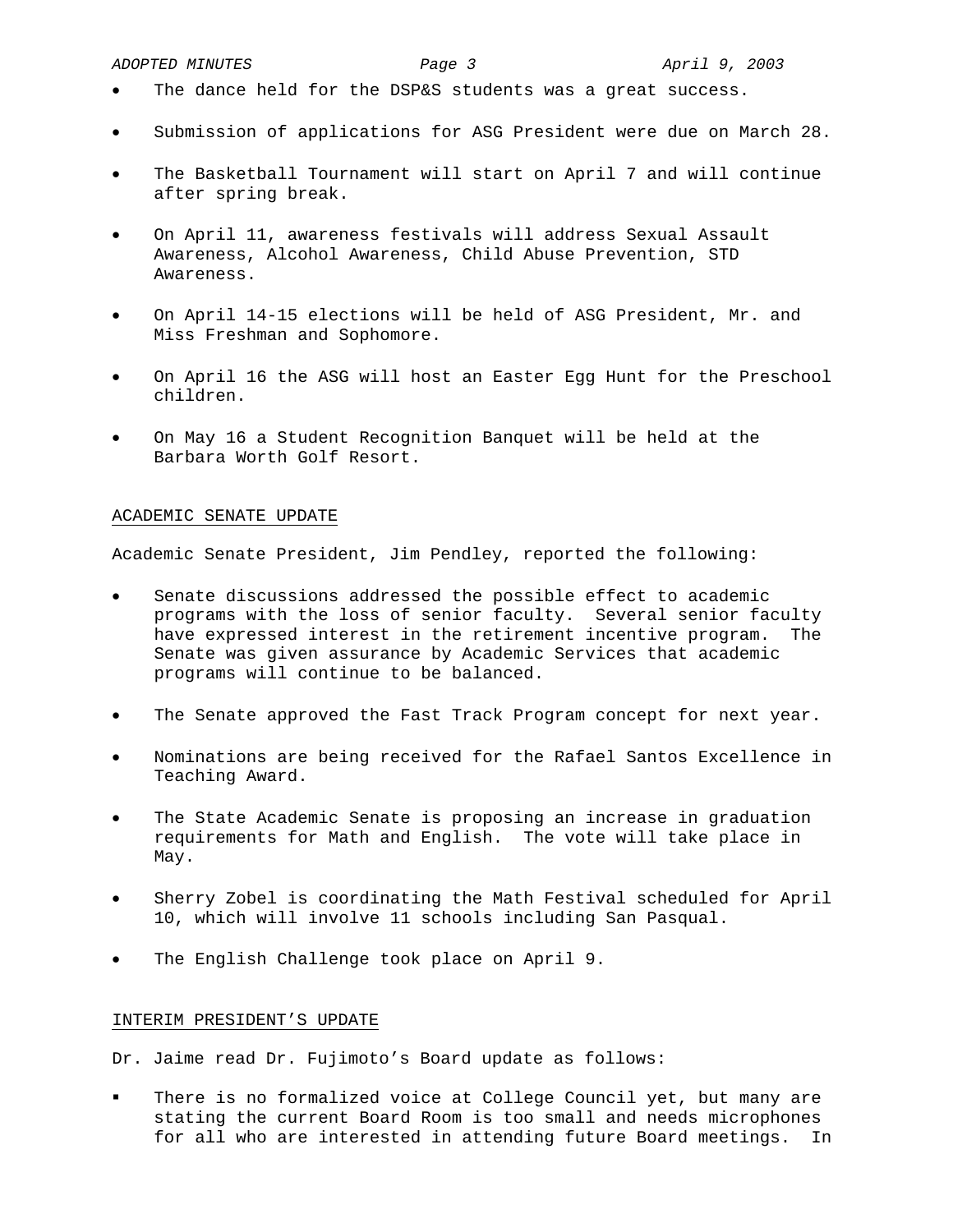the future, stakeholders will be interested in the Board proceedings and even with limited printing of Board agendas, Dr. Fujimoto believes that a move to Room 2131 would be best. This experiment could be tested for a few months and if workable, formalized.

- Zula Hartfield and the Human Resources staff have formalized a resolution on tonight's agenda implementing AB 500, which curtails the use of temporary employees beyond a specific time period.
- Through funding from the IVC Foundation, Eddie Chun is studying the traffic flow patterns at IVC with help from IVC staff. Formalizing recommendations through this study will be most helpful.
- Dr. Jaime will be attending the next SDICCCA meeting on April 14. One special issue for CEOs to be addressed is Chancellor Nussbaum's call to provide more details on the concurrent enrollment controversy.
- Since Dr. Fujimoto is away on vacation, he has designated the following as Acting CEO for the week starting on Monday:

 March 31-John Hunt; April 7-Victor Jaime; April 14-Carlos Fletes

For April 21 spring break, Dr. Fujimoto will be available with phone or e-mail.

- The transition to use more facilities from public high schools and reduce IVC dependencies on commercial structures for relocation of the Extended Campuses in El Centro and Brawley is moving ahead. Three resolutions on this agenda address this issue.
- As reported to you briefly last month, the information technology integration effort at IVC has moved from a developmental phase to the implementation stage. More information will be provided about SCT Banner, the software program, along with Edgar Coronel, the new Chief Technology Officer STRATA consultant. Sam Ellis and Harold George, who have been with IVC since the STRATA contract's inception, shall be less available, possibly 2 days a month.
- Based on the "hiring freeze," Dr. Fujimoto asked the College Council to develop criteria for the CEO to use in filling vacant positions. At the April 14 College Council meeting, the criteria is to be formalized for submittal to the CEO.
- On Wednesday, March 26, Professor Alicia Ortega and her Organizing Committee had an evening of fine entertainment and refreshment for Dr. Fujimoto. It was well attended.
- On Tuesday, April 29, Dr. Fujimoto is inviting the college community to a farewell social at the Pioneers' Museum at 4:30 P.M.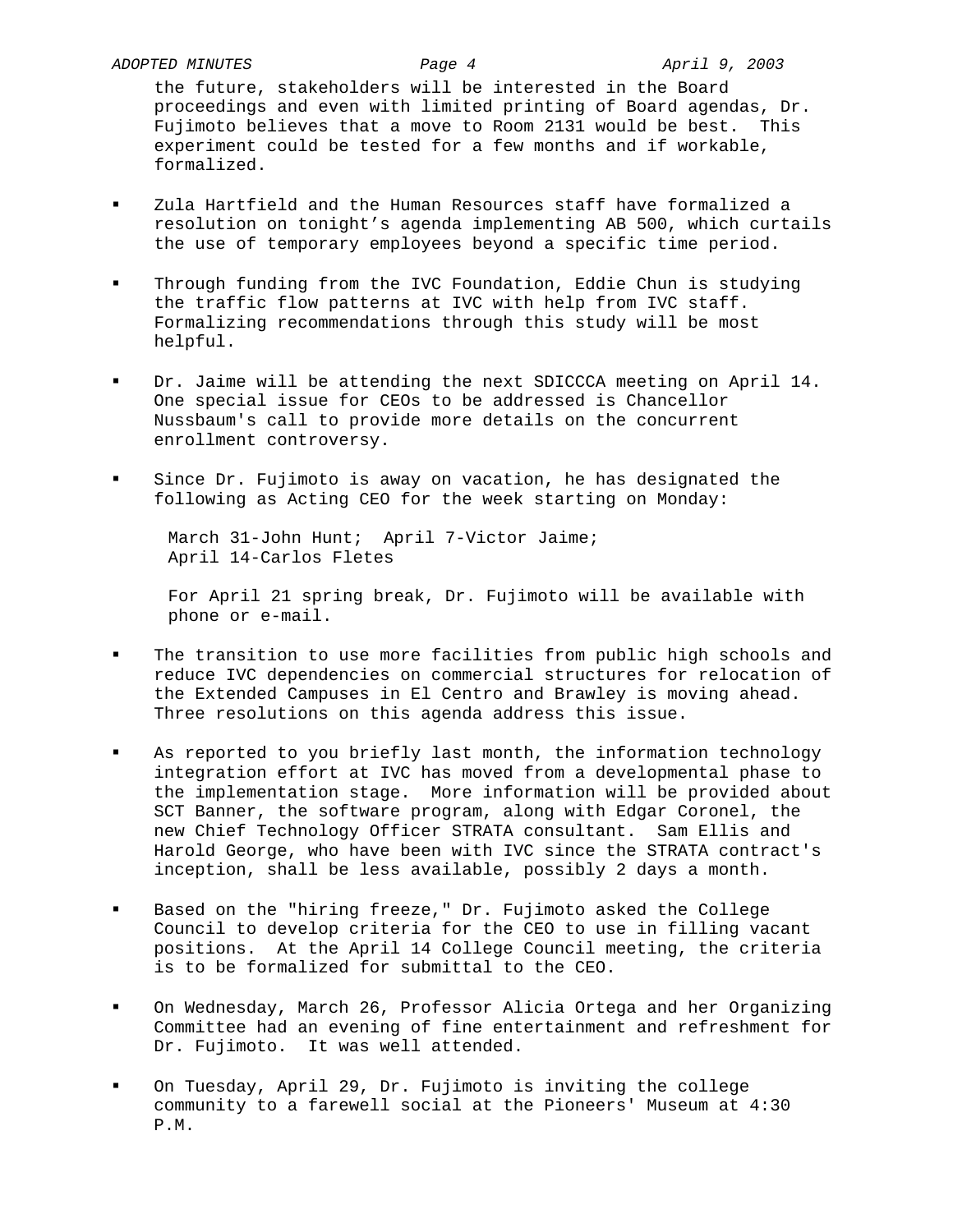- On Thursday, May 1, at 2:30 P.M. in the College Center, there will be a welcoming reception for our new Superintendent/President, Dr. Paul Pai.
- The annual Retirement and Years of Service Reception will take place on Thursday, May 15, at 2: 30 P.M. in the College Center.
- Graduation is scheduled for Saturday, May 31, 2003, at 10:00 A.M.

## IT INTEGRATION IMPLEMENTATION PHASE

Dr. Jaime introduced Edgar Coronel as the new Chief Technical Officer replacing Dr. Sam Ellis from Strata.

Dr. Jaime stated that the development phase of the information technology conversions has accomplished the following:

- Adoption of the Information Technology Plan.
- Improvement and repair of the existing infrastructure.
- Development of advisory committees and working groups.
- Completion of specific instructional technology projects.
	- 1. Workshops for faculty development of web pages.
	- 2. Technology Center Lab has scheduled hours to assist faculty with one-on-one assistance and workshops.
	- 3. Technology Center also has software and hardware available for checkout.
	- 4. A policy statement with respect to intellectual property rights was developed.
	- 5. Assessed the need for enhanced information technology within the library.
	- 6. Close to completion is the installation of reliable and robust application server for delivery of online course material.
- Assessment of services and operations within various offices and departments.
- Reliability issues have been addressed.

Dawn Chun, Institutional Research Analyst, stated that we are making a lot of progress on the Transformation Project. The database and SCT Banner Software Program has been loaded. There are four systems that need to be implemented: (1)Finance, (2)Students, (3)Financial Aid, (4) Human Resources. We are now at the first phase of implementation:

- **•** Training
- Review of the major business processes to make sure the best business practices are being used in the new system.
- Data cleansing, data conversion, testing, etc.

Edgar Coronel, stated that the work to prepare for the project kickoff is completed and the organization is ready to move forward. The next phase will focus on improving business practices through business process analysis. Strata will continue to bring in experienced people to assist us.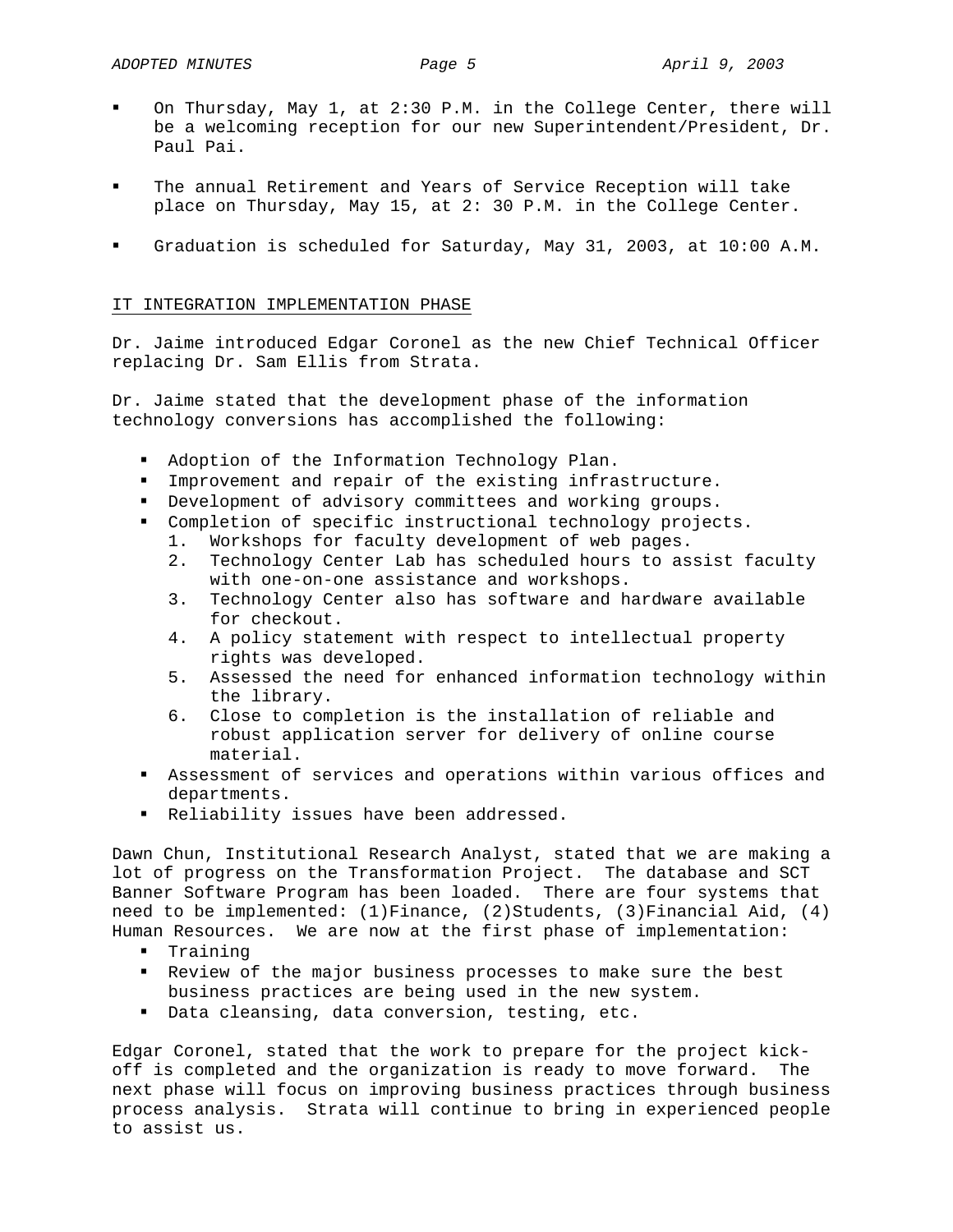## BUDGET UPDATE

Carlos Fletes reviewed two worksheets, one containing the worst case scenario and the other containing three other alternatives in case the worst case scenario does not take place in cutting the budget. The list of proposed cuts and the potential effects of the cuts was discussed.

The following observations were shared:

- Pell Grants will be increased.
- The Chancellor will allow carry-over in certain categorical programs.
- **Relief will be given to districts relating to matching funds.**
- The Board expressed a desire to keep the reserves at 4% or more if possible.

## BOARD POLICY

Dr. Jaime stated that the most current Board Policies have been distributed for consideration. A meeting has been scheduled for Wednesday, May 7 at 3:30 P.M. to review each policy with Dr. Pai and the stakeholders. The Board appointed Carlos Acuña to represent the Board at this meeting.

M/S/C Cardenas/Keithly to approve the of Minutes dated March 12, 2003

M/S/C Cardenas/Keithly Resolution No. 12659: **PURCHASE ORDERS**

BE IT RESOLVED that the issuance of current year Purchase Order Nos. 0303050 through 0303820, and 4003060 through 4003068, inclusive are approved.

BE IT FURTHER RESOLVED that the issuance of Dummy Purchase Order Nos. 0301697 through 0301950, inclusive are approved.

M/S/C Cardenas/Keithly Resolution No. 12660: **PAYROLL WARRANT ORDERS**

BE IT RESOLVED that Payroll Warrant Order No. 17 in the amount of \$142,158.16 and Warrant Order No. 18 in the amount of \$1,582.690.44 be ratified.

M/S/C Cardenas/Keithly Resolution No. 12661: **COMMERCIAL WARRANT ORDERS**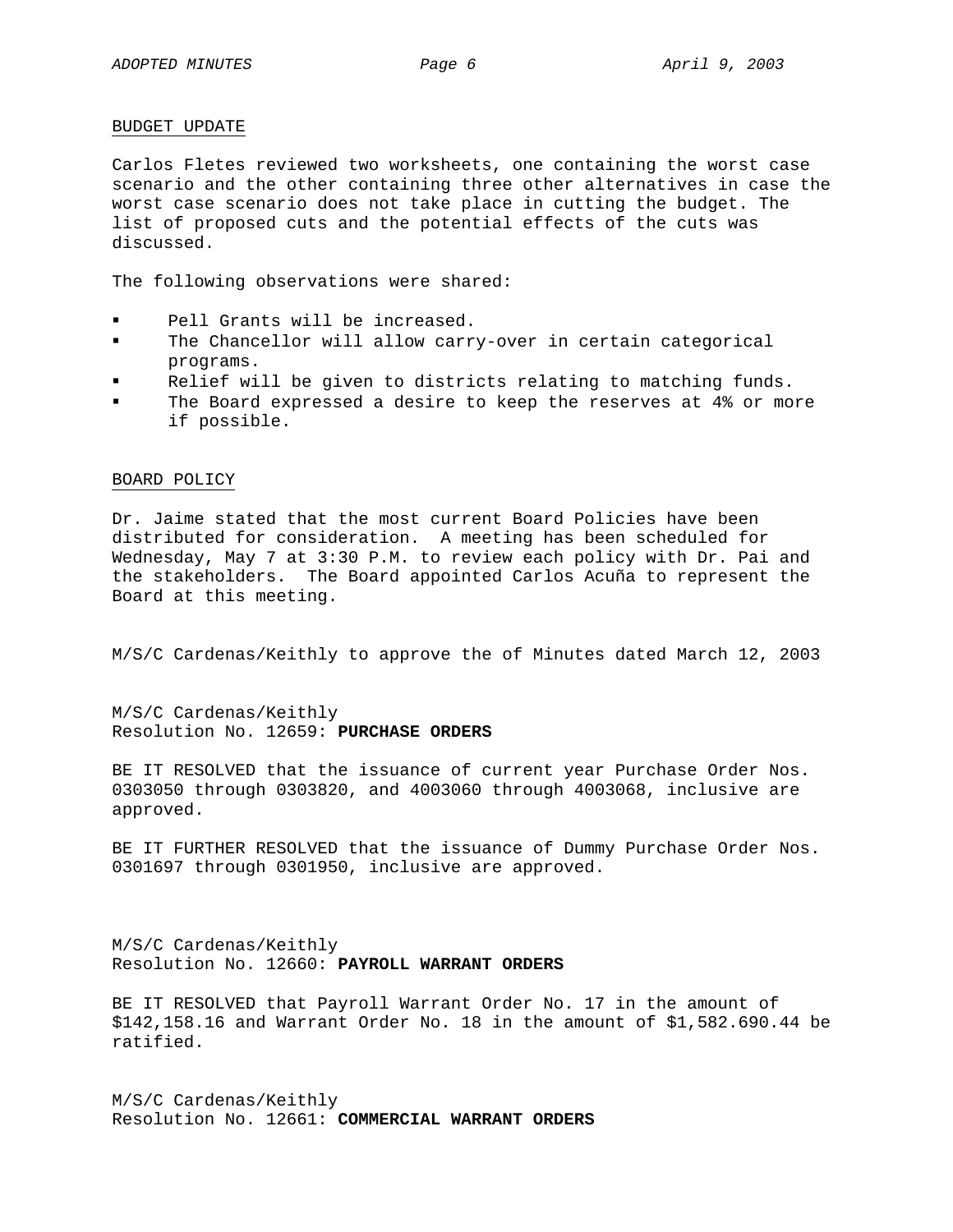*ADOPTED MINUTES Page 7 April 9, 2003* 

BE IT RESOLVED that Commercial Warrant Orders on the General Fund be ratified as follows:

> 33 in the amount of \$285,174.99 34 in the amount of \$215,480.39 35 in the amount of \$756,376.85 36 in the amount of \$150,492.37

M/C/S Ramirez/Keithly Resolution No. 12662: **COMMENDATION: DR. JACK FUJIMOTO** 

WHEREAS, Dr. Jack Fujimoto has provided dedicated service as Interim Superintendent/President for Imperial Valley College from July 1, 2002 through April 30, 2003;

WHEREAS, Dr. Jack Fujimoto has brought life throughout the campus through his philosophy that "Yesterday is history. Tomorrow is a mystery. Today is a gift."

WHEREAS, Dr. Jack Fujimoto's philosophy of leadership has contributed significantly to Imperial Valley College students through instituting "WINDS OF CHANGE" and setting a positive, caring and trusting atmosphere for successful shared governance;

WHEREAS, Dr. Jack Fujimoto has served as the guiding light in the following:

- Leadership and direction in the successful selection of software vendors, the purchase of hardware, and implementation of the Acceptable Use Policy and the Information Technology Plan.
- Leadership in developing the  $40^{th}$  Anniversary Edition of IVC published in the Imperial Valley Press and supporting activities commemorating the anniversary.
- Successful completion of the CEO Search process.
- Close collaboration and nurturing of partnerships with: SDSU-IV Campus, Imperial County Office of Education, local high school superintendents, San Diego/Imperial Counties Community Colleges Association as well as city and county government.
- Leadership in development of an "AUSTERITY" IVC Budget that will be a blueprint to allow IVC to become more efficient yet maintains critical programs and enrollment.
- Implementation of a working model of shared governance with College Council.
- Promotion of an "Oasis of Learning" through interaction with and challenging of faculty and staff.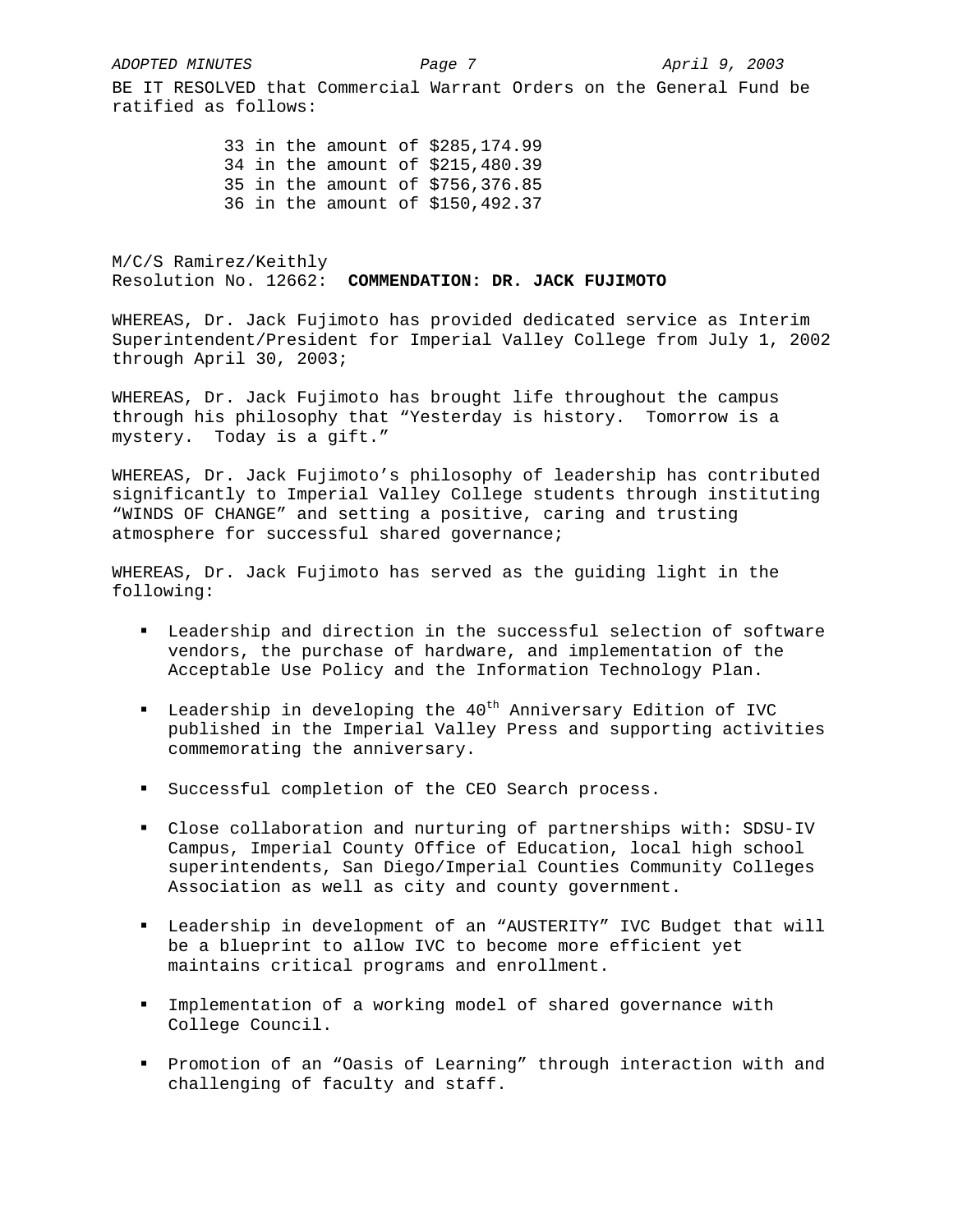- Development of special recognition for the "Fabulous Five" the most veteran faculty on campus: Richard Hann, Armand Orensztein, Alicia Ortega, Jim Pendley, and Sandra Standiford.
- Participation in the annual Upward Bound Program at UCSD for 54 high school students. Promoted innovative programs such as Puente.
- Facilitation of the procurement of ten carts from GM and Ford for use on campus.
- Institution of "Growing the Revenue" to encourage and expand the submission of grant proposals and other means to cope with a budget crisis by expanding IVC's revenue base.
- Institution of a policy for naming buildings to recognize those who have contributed to the success of IVC in a systematic and fair way.
- Fostered partnerships with other school districts to relocate Extended Campus Programs in El Centro and Brawley.
- Facilitation of the search for alternative financing formats to allow the opportunity for continued operation of the IVC Desert Museum;
- Participation in the submission of three major grant proposals: FIPSE-IVC Research Center, FIPSE – SDSU and IVC Mathematics Basic Course, Title V HSI – IVC Environmental Education – Research and Technology Project.
- Nurturing the progression of the Customer Service Academy.
- Encouragement and leadership in creating "out-of-the-box" alternatives and solutions to problems such as identifying laboratories in the community to extend primarily the impacted science courses; increasing the pool of available and credentialed faculty in impacted programs; consolidation of specific courses of study to extended campus sites; searching for new curricula such as fire science and agriculture; and development of the Fast Track Pilot Program.
- Participation in numerous community events including service as keynote speaker at the Imperial Valley Counselors Roundtable on October 3, 2002, as well as participation in numerous classroom activities as guest lecturer, and acting as facilitator for the annual Board Retreat and Symposium on the Arts.
- Fostering the successful negotiations of CSEA and CTA contracts.
- Leadership in addressing the safety concern of traffic flow into the campus.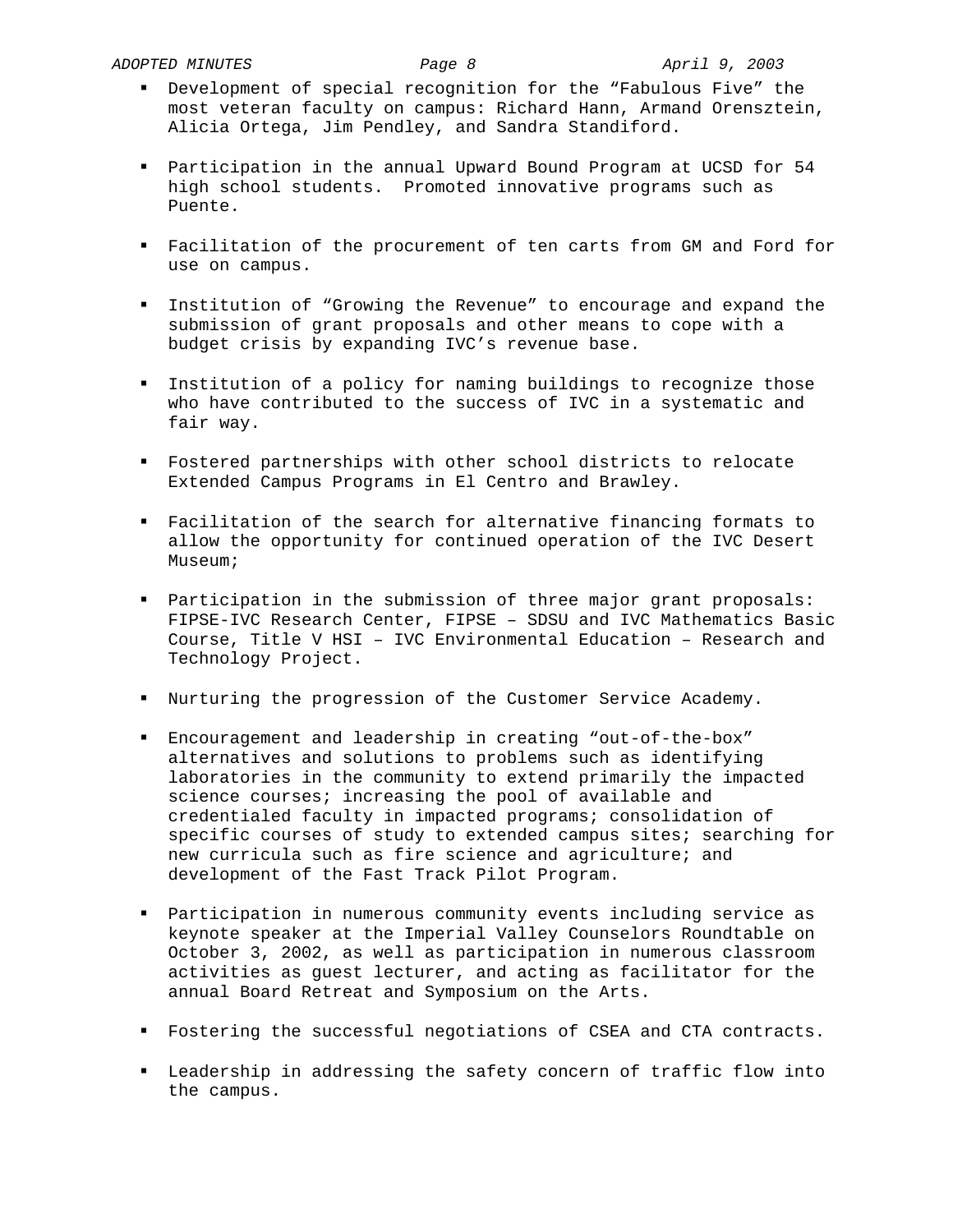- Leadership in addressing Accreditation site visit recommendations that resulted in a successful mid-term visit on November 19-20, 2002.
- Acting as Interim Human Resources Director, and resolving numerous personnel issues.
- Active participation in IVC's public relations program and marketing efforts that has resulted in increased community respect for Imperial Valley College.

BE IT NOW RESOLVED that the Governing Board and staff of Imperial Valley College extends its sincere and heartfelt gratitude to Dr. Jack Fujimoto for his service as the Interim Superintendent/President.

M/S/C Ramirez/Cardenas Resolution No. 12663: **DISTRICT AUDIT SERVICES**

WHEREAS, Education Code Sections 41020/84040 authorizes school and community college districts to contract for an audit of their books and accounts, and

WHEREAS, the Imperial County Office of Education and the Imperial Community College District have solicited and received proposals from various certified public accountants.

NOW, THEREFORE, BE IT RESOLVED that the firm of Wilkinson & Hadley, LLP, Certified Public Accountants, be awarded a one year contract to perform the District Audit in the amount of \$11,900.00 for fiscal year 2002-2003; and

BE IT FURTHER RESOLVED that the Superintendent/President or the Vice President for Business Services be authorized to execute said contract.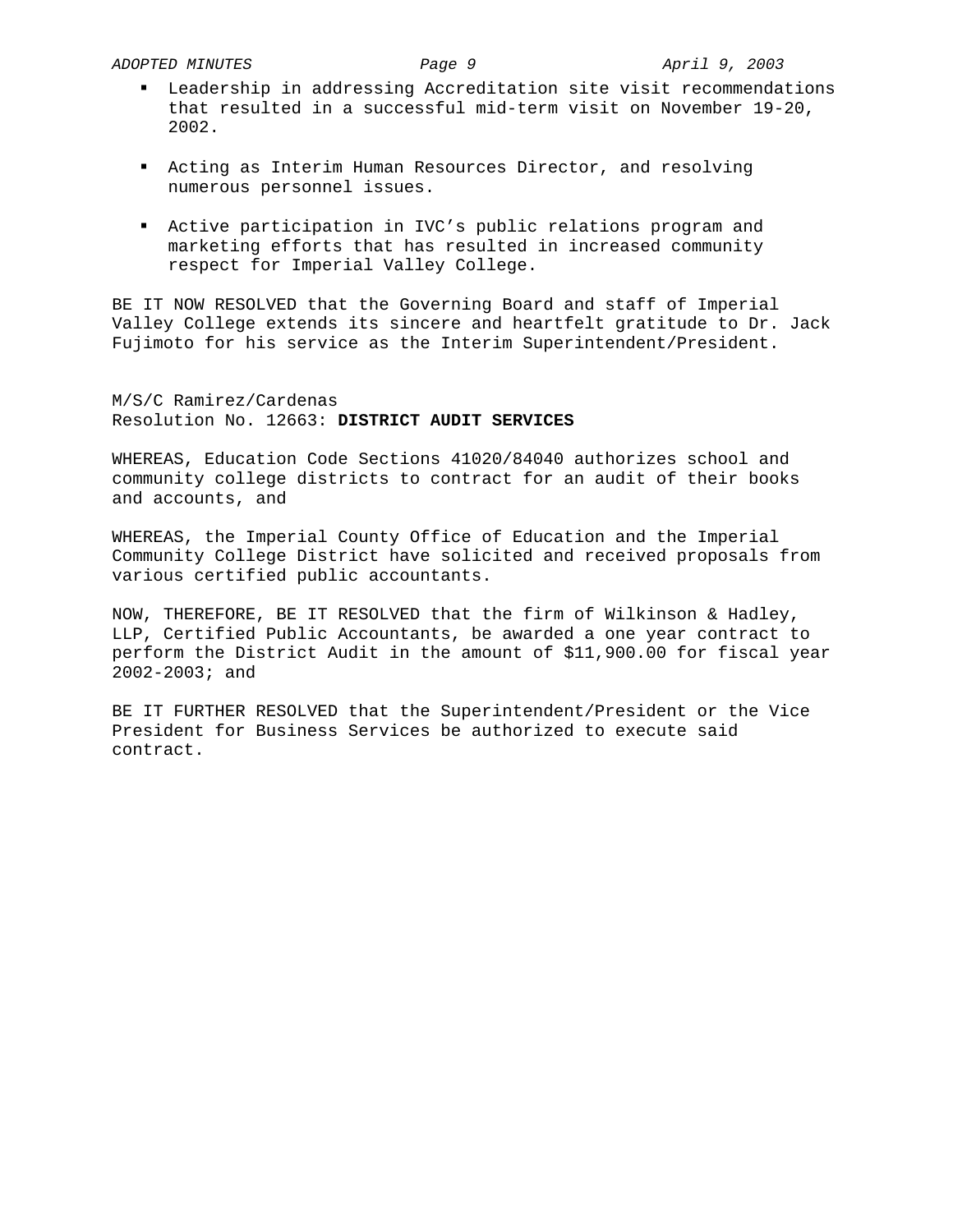M/S/C Cardenas/Long Resolution No. 12664: **FINAL NOTICE OF WITHDRAWAL FROM SWACC (STATEWIDE ASSOCIATION OF COMMUNITY COLLEGES)** 

WHEREAS, Imperial Valley College, a member of SWACC (Statewide Association of Community Colleges), is currently exploring its options concerning property and liability coverage; and

WHEREAS, rates for 2003-04 are not yet available from SWACC or the Imperial County Schools District Liability/Property Self Insurance Authority JPA, the two entities that have been asked to quote a rate; and

WHEREAS, SWACC bylaws require a withdrawing member to submit a final notice of withdrawal 60 days prior to the end of the program.

THEREFORE BE IT RESOLVED THAT the Board of Trustees authorizes the Superintendent/President and/or the Vice President for Business Services to submit a Final Notice of Withdrawal from SWACC, and

BE IT FURTHER RESOLVED THAT in the event that SWACC rates come in lower than its competitor, Imperial Valley College will request to be reinstated in SWACC.

M/S/C Keithly/Long to go into **CLOSED SESSION** 

- 1. CONFERENCE WITH LEGAL COUNSEL ANTICIPATED LITIGATION Significant exposure to litigation pursuant to subdivision (b) of section 54956.9: One Case
- 2. NEGOTIATIONS UNDER THE EDUCATIONAL EMPLOYMENT RELATIONS ACT Conference with District Negotiators RE: Direction for Negotiations
- 3. CONFERENCE WITH REAL PROPERTY NEGOTIATORS PROPERTY: 104 Magnolia Avenue, Brawley Negotiating Parties: Imperial Community College District and Brawley Union High School District Under negotiation: price, terms of payment, tenant improvements
- 4. CONFERENCE WITH REAL PROPERTY NEGOTIATORS PROPERTY: 1302 South 3<sup>rd</sup> Street and 2001 Ocotillo Drive, El Centro Negotiating Parties: Imperial Community College District and Central Union High School District Under negotiation: price, terms of payment, tenant improvements
- 5. CONFERENCE WITH REAL PROPERTY NEGOTIATORS PROPERTY: 1681 West Main, El Centro Negotiating Parties: Imperial Community College District and Essex Realty Under negotiation: price, terms of payment, tenant improvements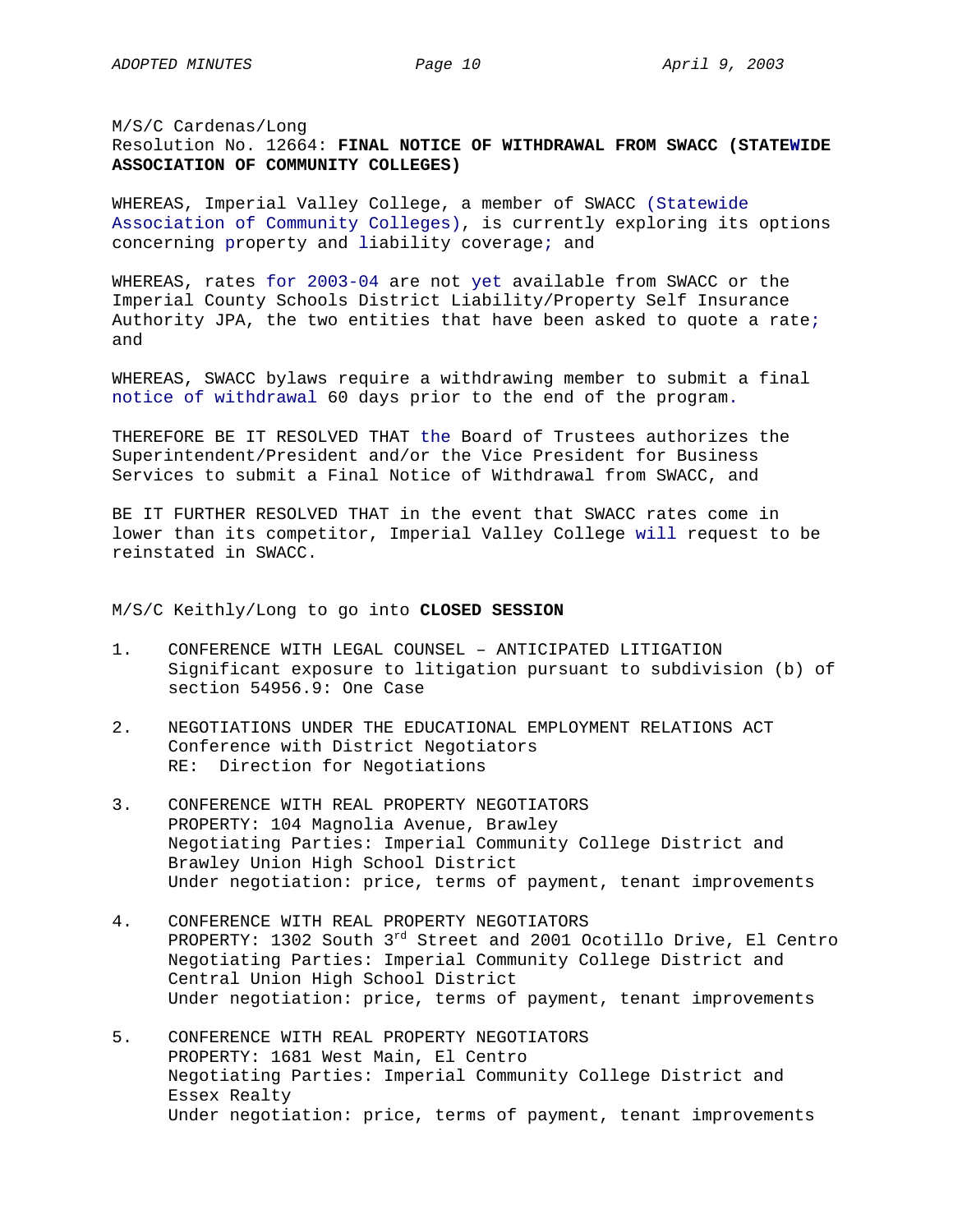M/S/C Keithly/Long to go back to **OPEN SESSION** 

- 1. Information was presented to the Board and direction was given to legal counsel.
- 2. Direction was given to staff.
- 3. Information was provided to the Board and direction was given to staff.
- 4. Information was provided to the Board and direction was given to staff.
- 5. Information was provided to the Board and direction was given to staff.

M/S/C Cardenas/Wong Resolution No. 12665: **FAST TRACK PILOT PROGRAM**

BE IT RESOLVED that the Board approves the recommendation of the Curriculum and Instruction Committee on October 3, 2002, and the Academic Senate on November 6, 2002, to implement the Fast Track Program to commence Fall 2003, as a pilot program.

M/S/C Cardenas/Wong Resolution No. 12666: **COURSE ADDITIONS**

BE IT RESOLVED that the Board approves the recommendation of the Curriculum and Instruction Committee dated October 31, 2002 and December 5, 2002, and the Academic Senate on February 19, 2003, to add the following new courses:

> HR 63C Orientation to College and Life Skills French 1 Computer (Web-Enhanced) Instruction Spec 51 Water Distribution Systems DSP&S 5 Working with Autistic Children

M/S/C Cardenas/Wong Resolution No. 12667: **STATEMENT DELETION**

BE IT RESOLVED that the Board approves the recommendation of the Curriculum and Instruction Committee dated May 16, 2002 and the Academic Senate on November 6, 2002, to delete the Alpha Gamma Sigma Statement (Old Board Policy 5.5.3) from the General Catalog.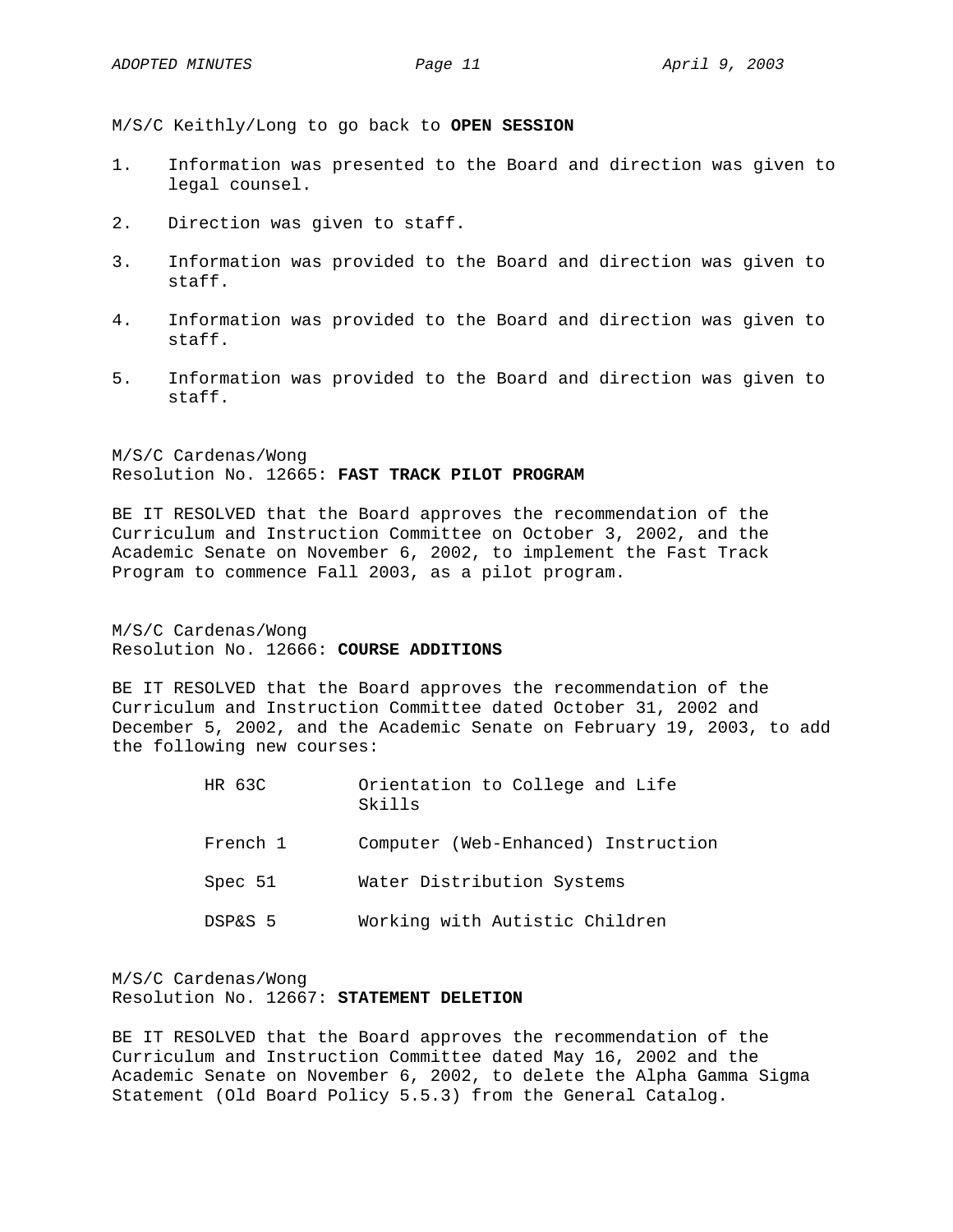M/S/C Cardenas/Wong Resolution No. 12668: **ENROLLMENT LIMITATIONS**

BE IT RESOLVED that the Board approves the recommendation of the Curriculum and Instruction Committee dated March 6, 2003, and the Academic Senate on April 2, 2003, to change the Enrollment Limitations Policy as follows:

A regular full-time program is 12 to 18 *(19)* units. An average of 15 to 16 units must be taken to graduate in two years or four semesters. The maximum load allowed for students is 18 *(19)* units. Exceptions to this rule will be made by special permission of the administration (through the petition process) when there is clear evidence of successful scholastic performance.

A student who is currently enrolled in another school or college (including correspondence school or independent study) must report this enrollment to the Registration Office. The total number of units carried during a semester for all college work may not exceed the 18 *(19)* unit limit.

A regular full-time program for summer sessions is (six) units. The maximum load allowed for summer is (9) units.

M/S/C Cardenas/Wong Resolution No. 12669: **MEMORANDUM OF UNDERSTANDING WITH CENTRAL UNION HIGH SCHOOL DISTRICT**

WHEREAS the District has the opportunity to enter into a partnership with the Central Union High School District for use of classroom facilities for afternoon and evening classes.

NOW THEREFORE BE IT RESOLVED THAT the Board authorizes the Superintendent/President and/or Vice President for Business Services to sign a Memorandum of Understanding with the Central Union High School District for use of classroom facilities.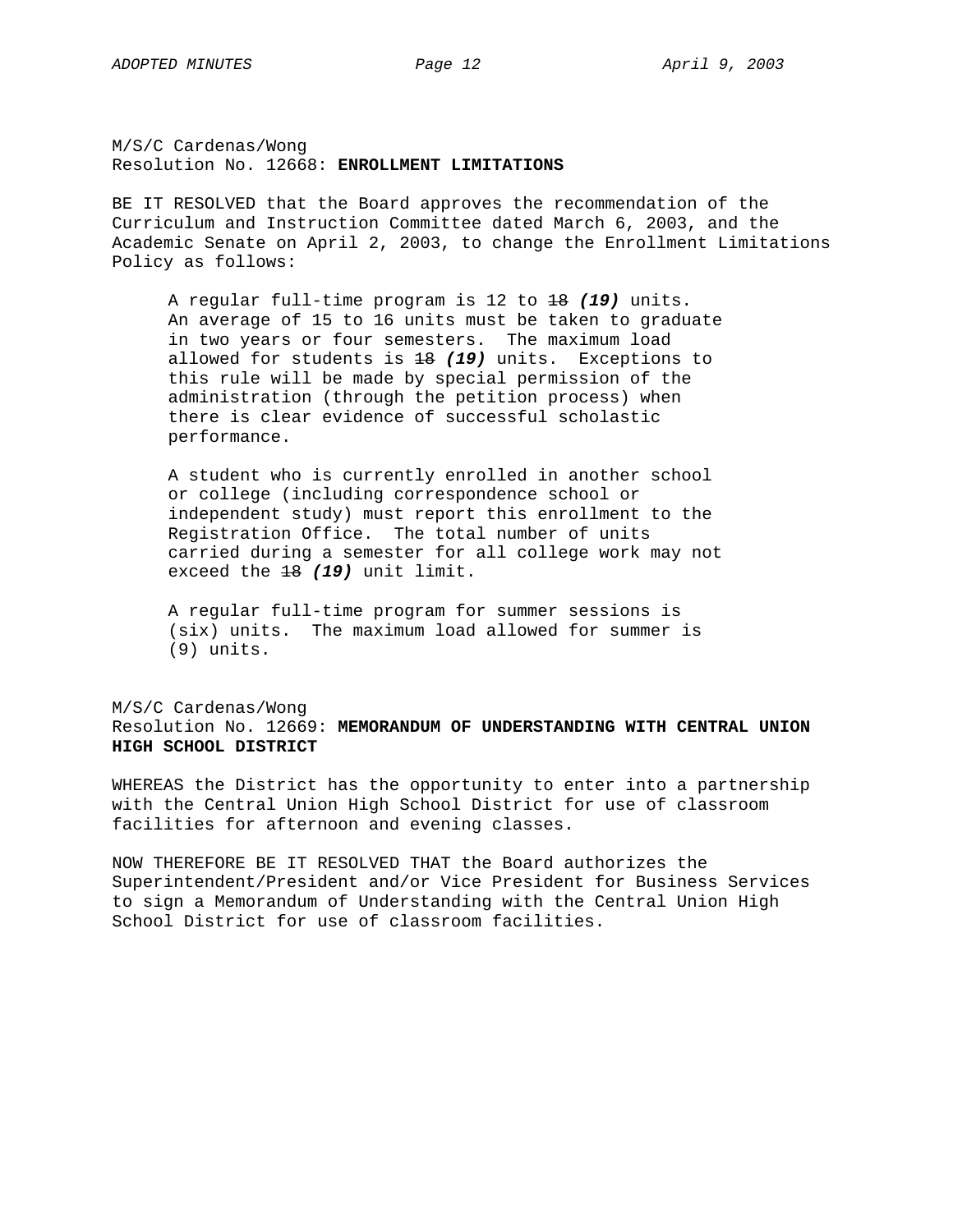## M/S/C Cardenas/Wong Resolution No. 12670: **MEMORANDUM OF UNDERSTANDING WITH BRAWLEY UNION HIGH SCHOOL DISTRICT**

WHEREAS, the District has the opportunity to enter into a partnership with the Brawley Union High School District for office and classroom space, to better serve the students of the north end of Imperial County, at a savings to the District in rental and maintenance costs;

NOW THEREFORE BE IT RESOLVED THAT the Board authorizes the Superintendent/President and/or Vice President for Business Services to sign a Memorandum of Understanding with the Brawley Union High School District for use of facilities for an Extended Campus Center in Brawley.

### M/S/C Cardenas/Wong

Resolution No. 12671: **AGREEMENT WITH ESSEX REALTY** WHEREAS, the El Centro Extended Campus Center has the need for space more suited to its educational mission, and more plentiful and convenient parking.

WHEREAS, space is available at the Valley Plaza Shopping Center, that could be converted to use an as Extended Campus Center, and which would meet the needs of the El Centro Extended Center.

NOW, THEREFORE BE IT RESOLVED that the Board authorizes the Superintendent/President and/or the Vice President for Business Services to negotiate with Essex Realty Management for the possible lease of space at the Valley Plaza Shopping Center, El Centro for use as an Extended Campus Center.

## M/S/C Cardenas/Wong Resolution No. 12672: **EMPLOYMENT OF TEMPORARY ACADEMIC PERSONNEL**

BE IT RESOLVED that the following academic personnel be employed temporarily, on a part-time basis, during the 2002-2003 academic year, in accordance with the hourly rate provided for in Resolution No. 12564 dated October 9, 2002. Employment is contingent upon verification of records, credentials, finger print clearance, continued funding of the grant indicated and approval of the Program Officer

| NAME. |                     | ASSIGNMENT | FUNDING SOURCE |
|-------|---------------------|------------|----------------|
|       | Castillo, Stephanie | Counselor  | Federal        |
|       |                     |            |                |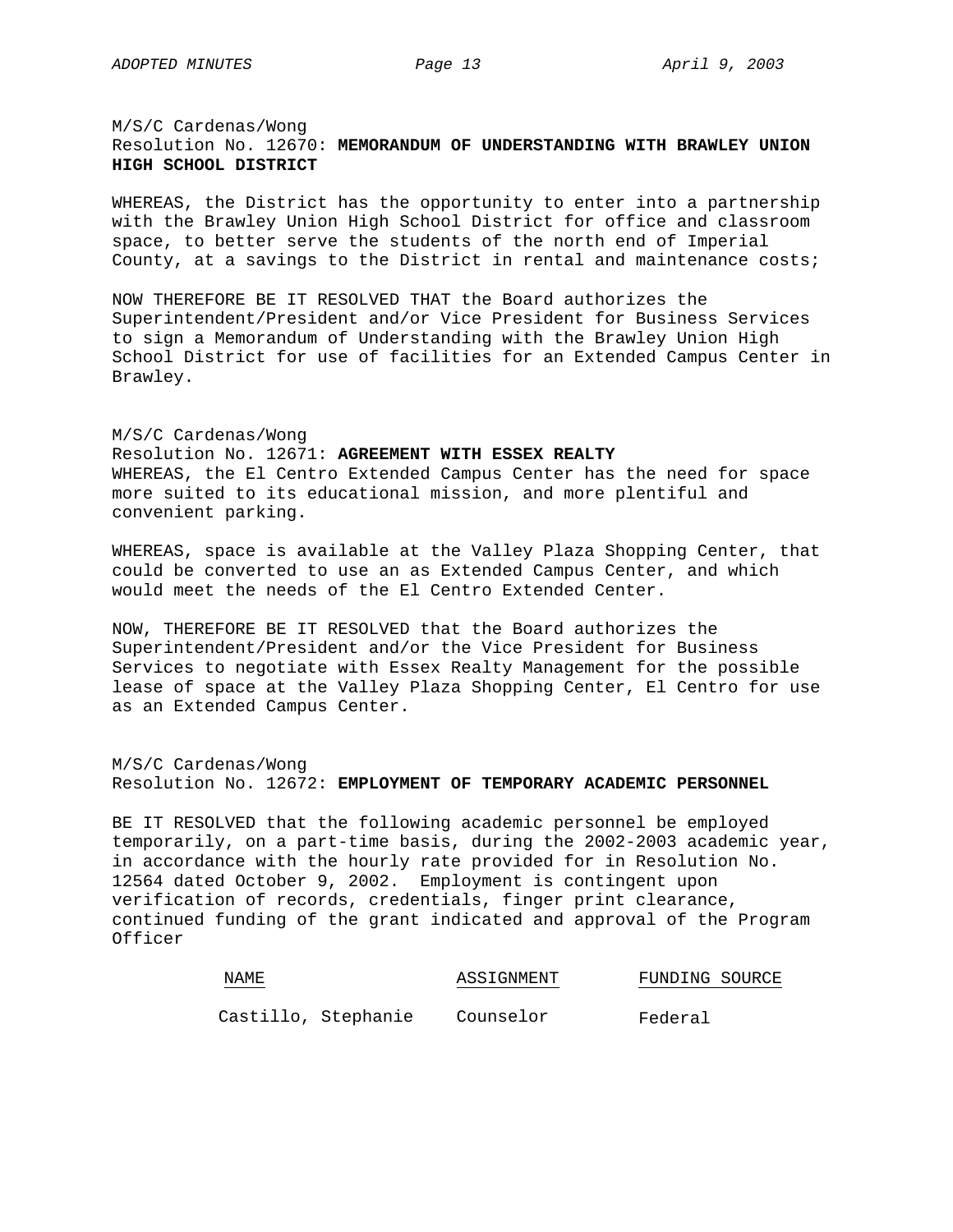M/S/C Cardenas/Wong Resolution No. 12673: **SHORT-TERM EMPLOYMENT**

WHEREAS, the Agreement between the District and CSEA, Chapter 472, defines the persons employed in positions that are not academic positions, and the positions, as the classified service, in accordance with Section 88003 of the Education Code.

WHEREAS, Section 88003 of the Education Code provides, in part, as follows:

"The governing board of any community college district shall employ persons for positions that are not academic positions. The governing board, except where Article 3 (commencing with Section 88060) or Section 88137 applies, shall classify all those employees and positions. The employees and positions shall be known as the classified service. Substitute and short-term employees, employed and paid for less than 75 percent of a college year, shall not be part of the classified service…

'Substitute employee,' as used in this section, means any person employed to replace any classified employee who is temporarily absent from duty…

'Short-term employee,' as used in this section, means any person who is employed to perform a service for the district, upon the completion of which, the service required or similar services will not be extended or needed on a continuing basis.

'Seventy-five percent of a college year' means 195 working days, including holidays, sick leave, vacation and other leaves of absences, irrespective of number of hours worked per day."

WHEREAS, Assembly Bill No. 500 (AB500), implemented January 1, 2003, amended Section 88003 of the Education Code to add the following provisions:

"Unless otherwise permitted, a person whose position does not require certification qualifications shall not be employed by a governing board, except as authorized by this section." *(Added to the end of the first paragraph of Section 88003.)* 

"Before employing a short-term employee, the governing board, at a regularly scheduled board meeting, shall specify the service required to be performed by the employee pursuant to the definition of 'classification' in subdivision (a) of Section 88001, and shall certify the ending date of the service. The ending date may be shortened or extended by the governing board, but shall not extend beyond 75 percent of a school year." *(Added to the end of the third paragraph of Section 88003.)*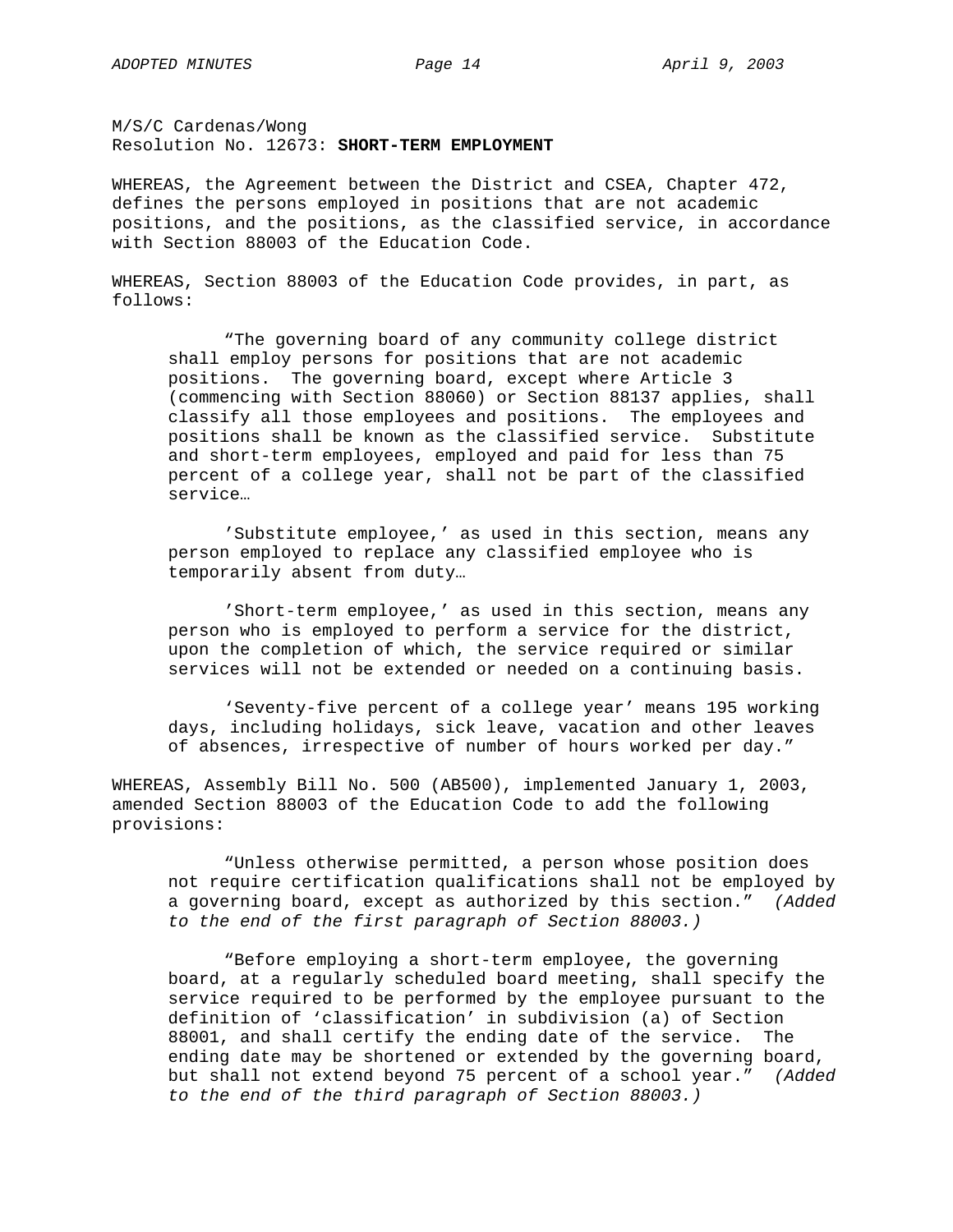#### *ADOPTED MINUTES Page 15 April 9, 2003*

NOW, THEREFORE, BE IT RESOLVED that the District shall amend its current procedures relating to the employment of short-term employees to comply with Section 88003 of the Education Code, as amended by AB500.

M/S/C Cardenas/Wong Resolution No. 12674: **SHORT-TERM OFFICE ASSISTANT II FOR THE EL CENTRO EXTENDED CAMPUS**

WHEREAS, the Dean of Extended Campus has determined a need for a short-term employee at the El Centro Extended Campus;

WHEREAS, the classification for the short-term employee is Office Assistant II;

WHEREAS, the specific duties to be performed by the short-term employee are:

- Act as receptionist;
- Assist students in completing required registration forms;
- Input registration information;
- Provide clerical support to Dean of Extended Campus and Administrative Secretary

WHEREAS, the employment term of the short-term employee shall begin on April 27, 2003 and end on June 6, 2003;

NOW, THEREFORE, BE IT RESOLVED that the Board approves the position of a short-term Office Assistant II at the El Centro Extended Campus;

BE IT FURTHER RESOLVED that the person hired in the short-term position shall be employed in accordance with the provisions of Education Code Section 88003 relating to short-term employees.

M/S/C Cardenas/Wong Resolution No. 12675: **SHORT-TERM EMPLOYEES**

BE IT RESOLVED that the following individuals be employed on a shortterm basis as needed:

| NAME<br>$\sim$ $\sim$ $\sim$ $\sim$ $\sim$ | POSITION     | DEPARTMENT         | FUNDING | RANGE    | EFFECTIVE              |
|--------------------------------------------|--------------|--------------------|---------|----------|------------------------|
| Bonillas, Office<br>Danise                 | Assistant II | Extended<br>Campus | State   | $21 - A$ | 4/28/03<br>to $6/6/03$ |